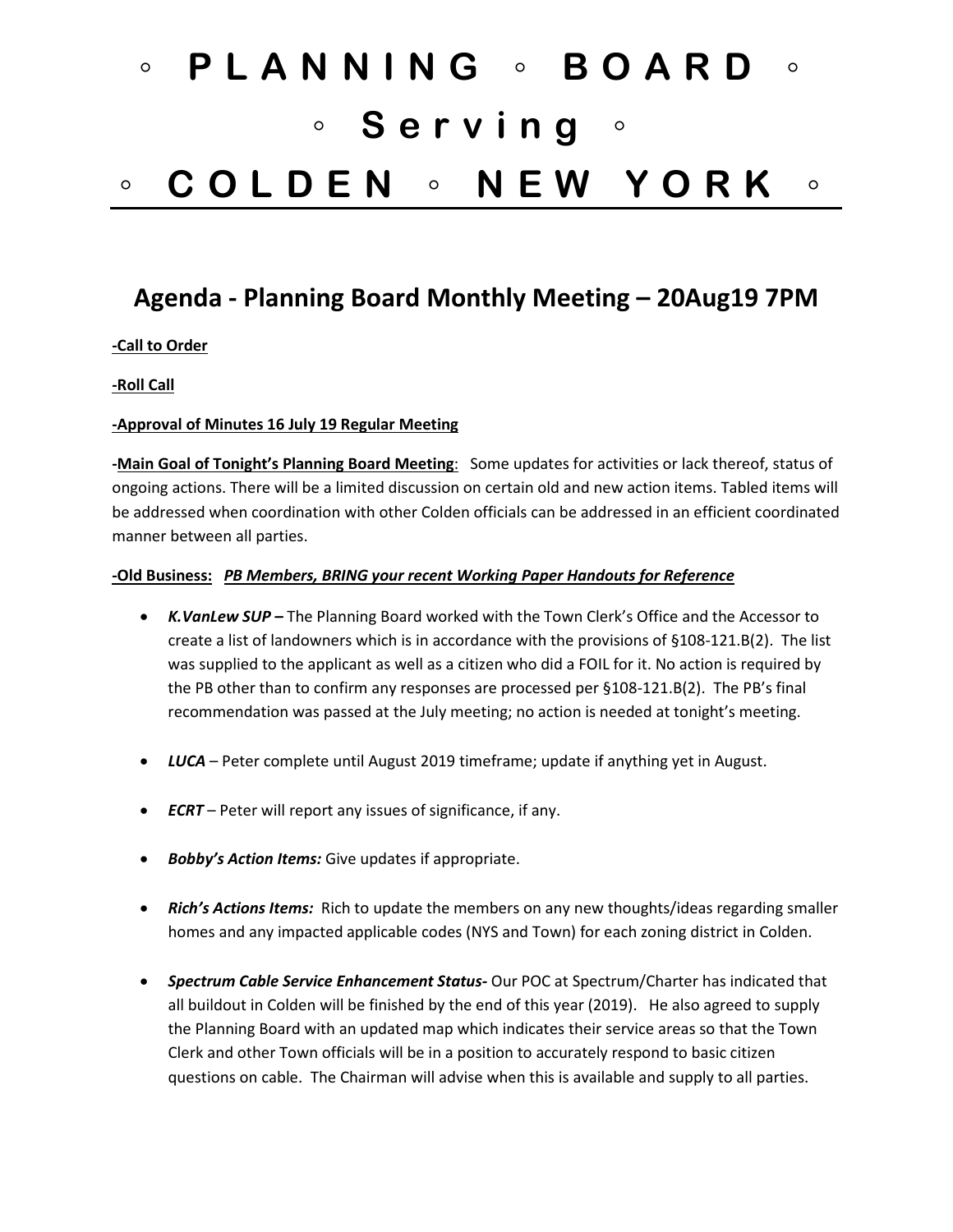- *Colden's Clean Energy Community Initiative Updates -* Several activities since last meeting took place. They include:
	- o 17Aug19 Colden, Green Springville, URBI and Solar By CIR presented a seminar workshop at the Colden Town Hall Noon to 1:45PM where citizens can meet and learn about the PV installations as well as the low to moderate income Solar-For-All initiatives. CIR did a promo mailing postcard for this event to all Colden citizens. About 6 additional households were represented by about 14 persons. In any case, approximately 5 Colden households signed up for site visits and evaluations and proposals by reason of this workshop.
	- o As of the date of the Planning Board meeting in August a total of 6 citizens have signed contracts with CIR under this Colden Solarize Campaign. There are still many outstanding proposals awaiting decision, and the new citizens who attended the Saturday 8/17/19 workshop appear interested and will be getting proposals. *Colden's CEC Solarize actions on this are exemplar, since we have 6 signed Colden contracts, three of the other towns have none, and Eden has one.* Five towns are part of the campaign's consortium.
	- o We remain unsure when the Senior Center can accommodate a Solar-For-All seminar at one of their periodic meetings due to several trips scheduled and thus no meeting takes place. We will coordinate with Councilperson Zubrick on this matter.
	- o We continue to our NYSERDA CEC goal of either 10 Solar-For-All and/or 10 New PV Installations in Colden during the Solarize period which expires 12/31/19. Meeting either or both of those targets will earn another High Impact Area certification for Colden.
	- o News! The New York State Energy Research and Development Authority (NYSERDA) *has designated Colden as a Clean Energy Community* due to four completed High Impact Areas (CEO training + Benchmarking + Adopting Colden USP for PV + LED Luminaire Conversion). We are awaiting NYSERDA approval of our proposed Press Release before announcing this award to citizens and the media. This culminates over four and a half years of work by the Planning Board, Town Board, and Town Clerk's Office. Thanks to all. The Chairman will work with the Supervisor's Office to promote this as soon as we get NYSERDA's approved press release (this is per the CEC promotional guidelines).
- **Continued Discussion of procedures and fees for changes, upgrades, modifications and new co**-locations of telemetry and telecommunications/media broadcast equipment on existing Tower facilities in Colden should be reviewed by CEO staff.
- *Planning Board Update at Town Board Workshop* The PC Chairman gave an update on a couple of matters at the July Town Board Workshop; but sadly the available time was exhausted with discussion regarding a draft from Town Attorney on the dog kennel matter. The PB Chairman had not seen the draft prior to the meeting, couldn't discuss it efficiently. Minor discussion was made on some other matters but errors were found and changes to all of the drafts are needed. The Chairman will coordinate that as time permits.